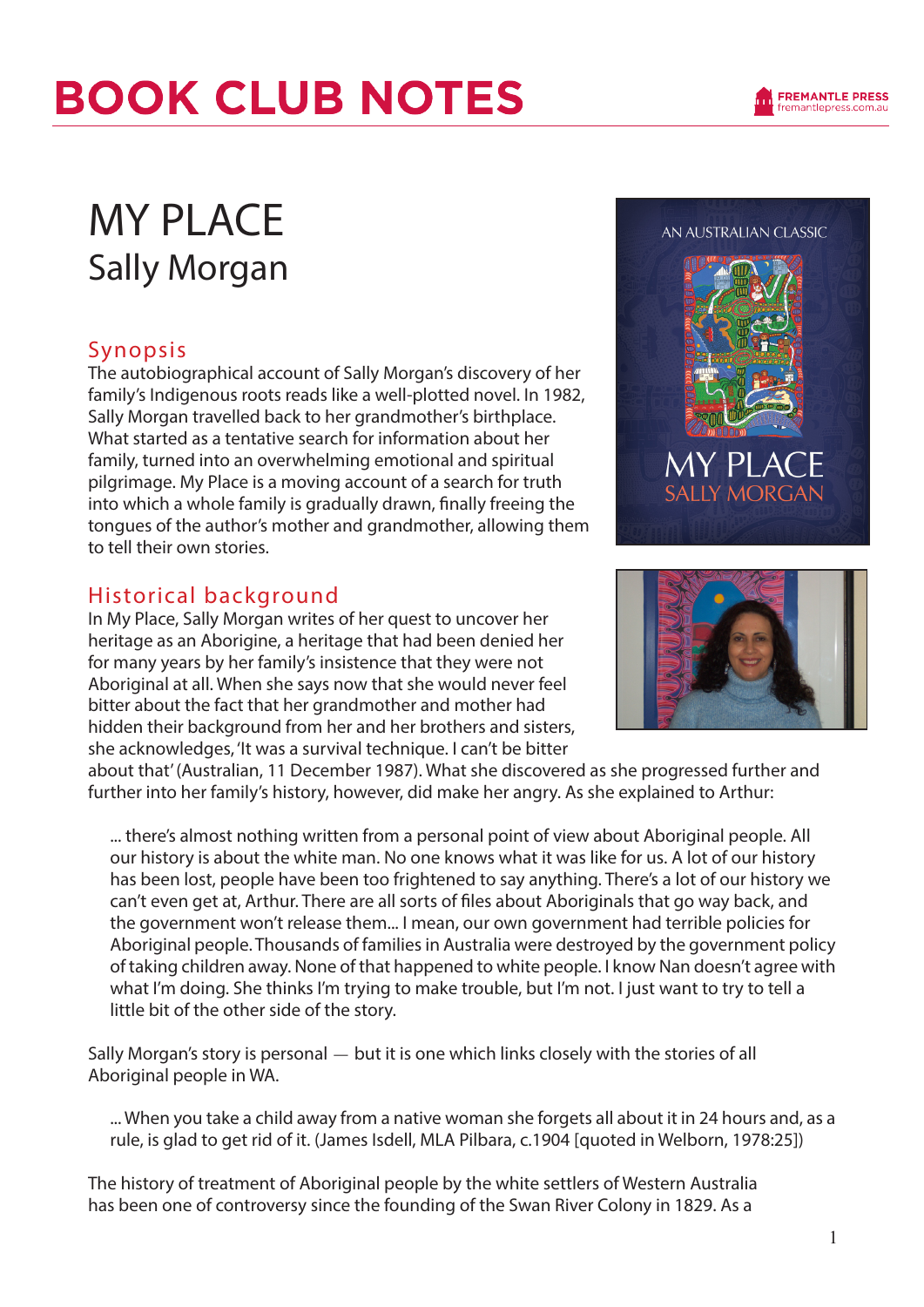

colonial presence in Western Australia, the British Government declared Aborigines their subjects; and as British subjects, Aborigines were entitled to all the rights of protection, as well as the responsibilities afforded by British Law. But barely ten years after the first settlement in 1829, Governor Hutt, newly arrived in Perth, wrote in a letter to Lord Glenelg:

As subjects with ourselves of one and the same sovereign, justice and humanity require that they [Aborigines] should participate with us in the benefit of the leading principles of the English constitution, perfect equality before the law, and full protection of their lives and liberties. But I cannot add properties, because the only substantial property they ever did possess is the soil, over each separate portion of which some individual claims an inherent right, and of this, we have long divested them ...

Aside from his willingness to bend the law in this way, Hutt had also chosen to overlook the already mounting evidence of miscarriage of justice in the colony, and the less than 'full protection of Aboriginal lives and liberties' that the British Government considered necessary. What happened in practice was often quite the opposite. The first official 'punishment raid' on Aboriginal people, for example, took place in May 1830, led by Captain Irwin. According to Stannage (1979:27):

With a detachment of soldiers Irwin attacked an Aboriginal encampment north of Fremantle in the belief that it contained men who had 'broken into and plundered the house of a man called Paton' and killed some poultry ... It seems Paton called together some more whites who, armed with muskets, set after the Aborigines and came upon them not far from the home. 'The tall savage who appeared the Chief showed unequivocal gestures of defiance and contempt' and was accordingly shot. Irwin's course was now clear:

This daring and hostile conduct of the natives induced me to seize the opportunity to make them sensible to our superiority, by showing how severely we could retaliate their aggression.

In the raid which followed over the next few days, more Aborigines were killed and wounded.

This assumption of white superiority over the Aboriginal population remained within the colony, and is characterised by the following entry in the first issue of a Perth annual journal, The Golden West, in 1906:

The West Australian Aborigine stands right at the bottom of the class to which we belong. The native black has no intelligence ... He is as a general rule ... brutish, faithless, vicious, ... a natural born liar and a thief ... The Australian black may have a soul, but if he has, then the horse and the dog are infinitely the superior in every way to the black human. (See Stannage 1979:265-266)

By the time this was printed, when Daisy Corunna was living on Corunna Downs and Arthur had already been sent to Perth to be educated at the Swan Native and Half-Caste Mission, such attitudes were still common among the white population. Allegations of exploitation, cruelty and violence towards Aborigines had been made locally and in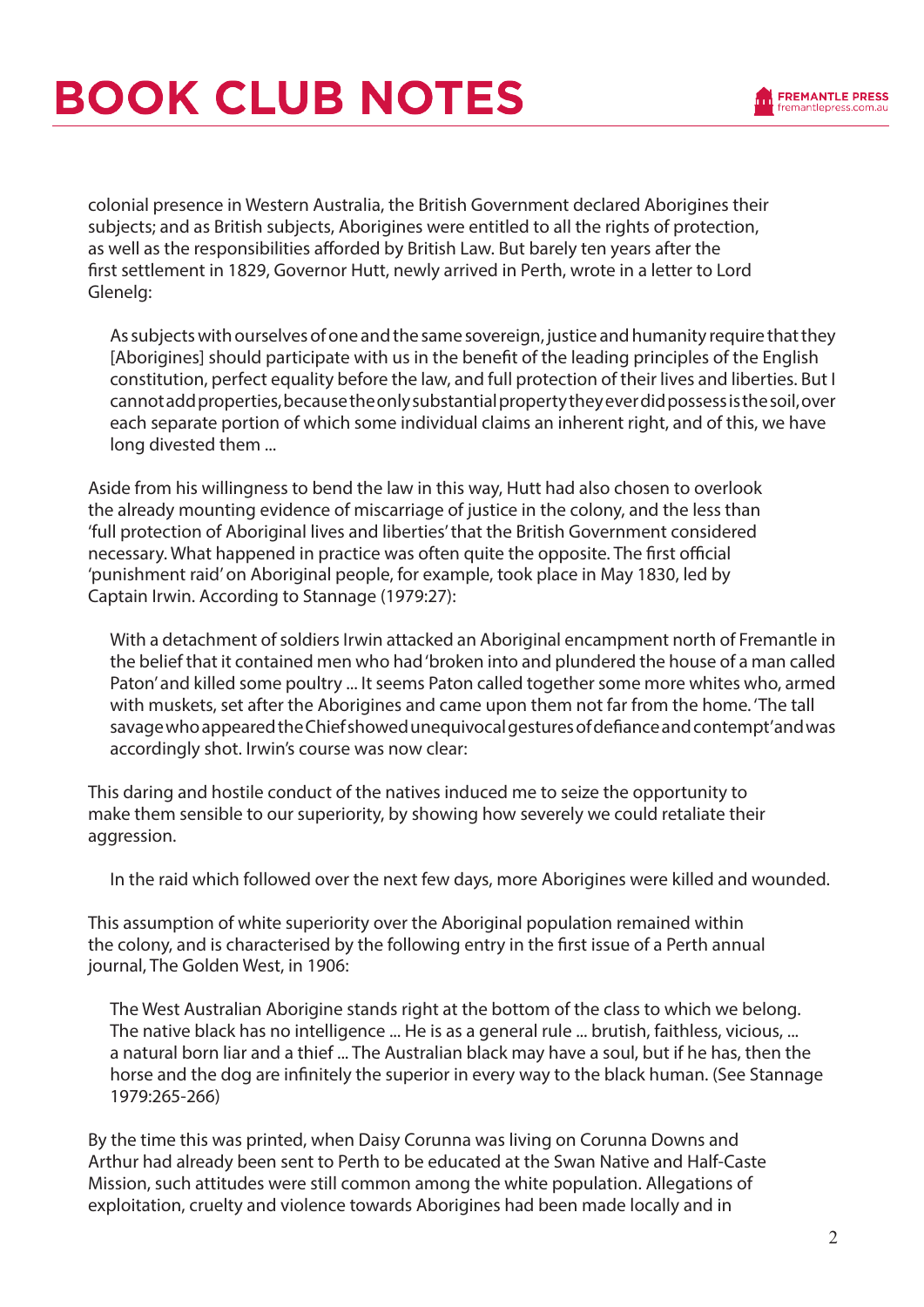

the British press for the period of nearly sixty years from the first settlement until selfgovernment was granted to Western Australia in 1890. Missionaries like Louis Guistiniani, the Rev. John Gribble, and political figures such as Governor Frederick Weld and Colonel Edward Fox Angelo had made such serious allegations about the ill-treatment of natives that when self-government was granted it was conditional upon the welfare and protection of the natives remaining under the authority of the British Government through the offices of the Aboriginal Protection Board. When the Western Australian Government assumed responsibility for Aboriginal care and protection in 1897, however, allegations of abuse and atrocity continued to appear in local and English newspapers. This resulted, in 1904, in the setting up of the Roth Royal Commission, which was charged to investigate the conditions of Aborigines at work and in general. Conditions for north-west Aborigines were particularly bad. Colonel Angelo had earlier charged that Aborigines were being bought and sold and that two men had advertised their availability in Roebourne, to 'catch niggers for five pounds a head or shoot them for 2/6 each' (see Russo and Schmitt 1984:90). As Wellborn (1987:23) found:

In the north-west Aborigines were recruited for labour under written agreements they often failed to understand. If they ran away they were liable to be sentenced to three months' gaol. Reports indicated deplorable conditions. In 1899 when George Brockman, JP, was fined fine pounds for flogging an Aboriginal because he made advances to a black woman on the Brockman property, even the Bulletin objected to the smell of the case and sneered: 'obviously walloping your own nigger is an unconsidered trifle in Groperland'. In reporting a second case of cruelty by Thomas De Pledge, JP, who allegedly flogged a native black woman on her back until the blood flowed, the Bulletin commented: 'The W.A. Government has been thinking in its own slow way for nearly five months about shifting this second brute from the Bench, but he was still there at latest advices'.

Following the Roth Royal Commission, The Aborigines Act of 1905 was passed in the WA parliament. This was a very repressive and harsh Act, discriminating severely against Aboriginal people. Aborigines were not permitted to enter hotels; they had to obtain permission before they could travel from one district to another; they could be involuntarily rounded up and placed in institutions, like those at Turkey Creek, Carrollup and the Moore River Native Settlement, near Moora, where hundreds of Aboriginal people were forced to live between about 1914 up until the 1950s. 'Aboriginal parents were not the legal guardians of their own children; the Chief Protector of Aborigines was ... Permission had to be sought from the Chief Protector before a non-Aborigine could marry an Aborigine ... Aborigines could not apply for bank loans, or obtain relief or financial help from any welfare or other institutions except the Aborigines Department. (Tillbrook 1985:25) This Act was amended twice, in 1911 and 1936, each time making it even more repressive.

The 1936 amendment, for example, resulted from another enquiry into Aboriginal affairs, in 1934, by H.D. Moseley, whose chief causes for concern were the growth of the part-Aboriginal population (from 900 in 1905 to 3,891 in 1934) and the increasing number of leprosy among Aborigines. In 1947, F.E. Batemen conducted yet another inquiry into Aboriginal affairs in WA, and recommended the improvement or abandonment of the government Native Settlements and the inclusion of Aboriginal children in the State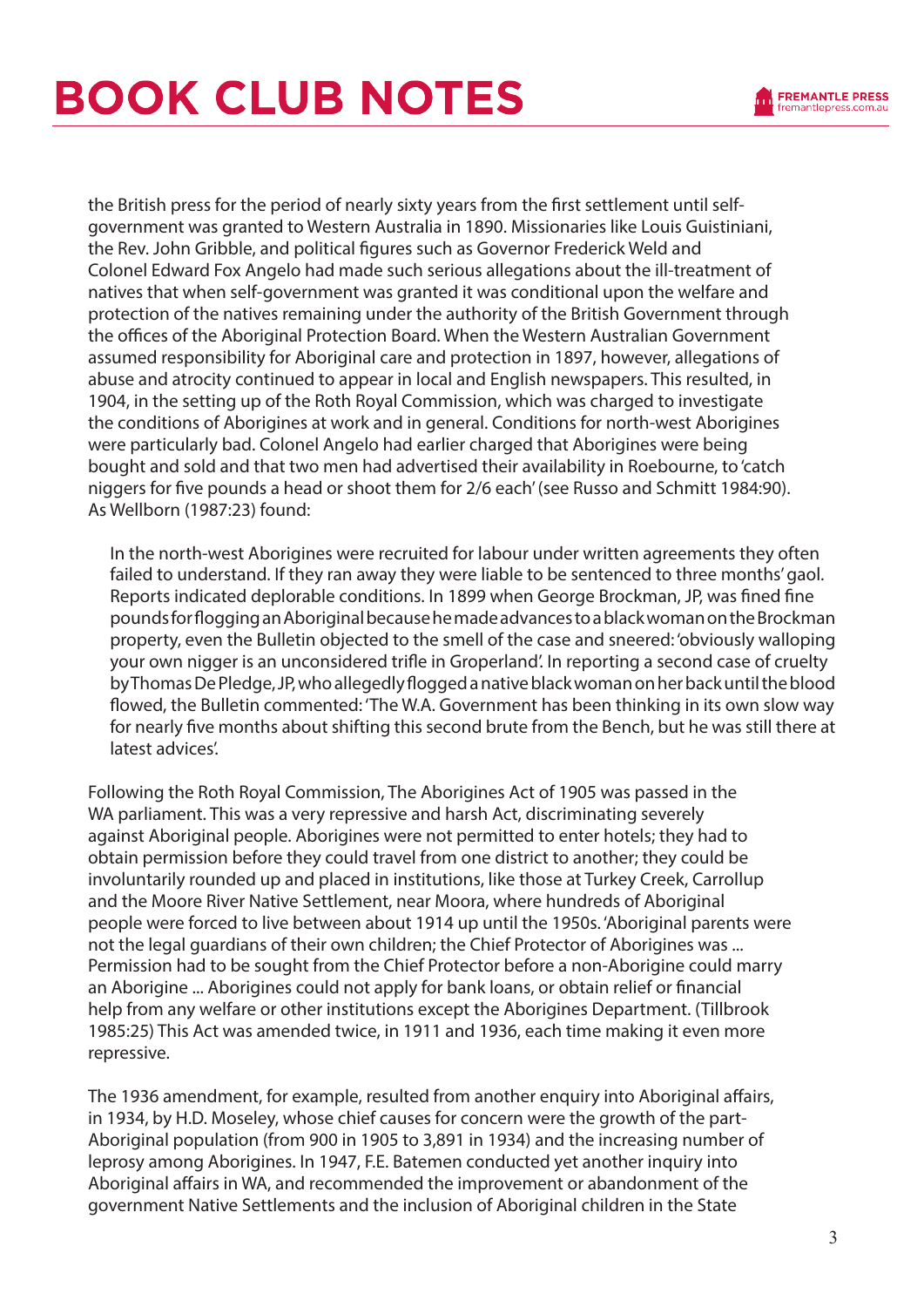

Schools system. This became effective in 1949, even though education had first became compulsory in WA in 1871, when the Elementary Education Act compelled all children within a 3 mile radius of a State School to attend, except for Aboriginal children. Their education was left to missionaries, but it was not until 1874 that missions were able to receive a government subsidy for Aboriginal children in their care. In 1888, a Native and Half-Caste Mission was opened at Middle Swan, under the direction of the Orphanage Board of the Church of England. This was where Arthur Corunna and his brother Albert were sent in the early 1900s. The Mission was housed in a building now part of the Swanleigh Anglican Hostel - Cornwell House. In his history of Swanleigh, A.R. Peterkin (1986:32-34) writes:

Records of the mission's progress up to 1902 are difficult to find, but from a report in that year we know that the enrolment then was 48 girls and boys, of which 11 of the older boys resided in the nearby Boys' Orphanage. The total staff of the Mission was two ladies who were sisters. Miss Effie Mackintosh was the Matron and Miss Jeannie Mackintosh was the teacher...

The Report also mentions that much now needed doing to the original building, because whenever there was heavy rain there was a great inrush of water that flooded the dormitories - which must have been a very trying situation for staff and children alike. The next year, however, structural improvements were successfully carried out ... Later the conditions in the Mission were further improved by a brick addition to the original building that included new staff quarters and a kitchen and dining room...

In 1907 the Misses Mackintosh decided to retire. By now they had grown old in the service that must at times have been heartbreakingly difficult, because so many of their charges came to them neglected and sickly. Despite the devoted attention these children received ... quite a number succumbed to illness and disease. With such a poor health and educational background, the work ... called for tremendous devotion to their cause by the two ladies ... 'Of twenty-one girls sent out into the world during the last ten years,' says the 1909 Report, 'two have died, fifteen are doing well, and only four have turned out badly'. Under the circumstances it was a commendable record.

The resignation of the Misses Mackintosh was followed by several changes of appointment until in 1911 Mr J. Jones, formerly of the Boys Orphanage staff, and his wife were appointed... A married couple as overseers was considered necessary because the State Department for Native Welfare had decided that its older boys were now to leave the Orphanage and live at the Mission.

The Swan Native and Half-Caste Mission had only twelve children enrolled in 1920, and it was closed at the end of that year.

Parkerville Children's Home, where Gladys Corunna lived as a child, was established in 1903 by Sister Kate and Sister Sarah of the Anglican Order the 'Sisters of the Church'. This was a teaching order established in 1870 with the special intention of helping with education in the Colonies. They had arrived in Fremantle in 1901 with twenty-two young children aged between 6 and 10, whom they had brought from English institutions as the State's first official child migrants. While others of their Order set about the establishment of founding a Church School (now Perth College), Sister Kate and Sister Sarah began what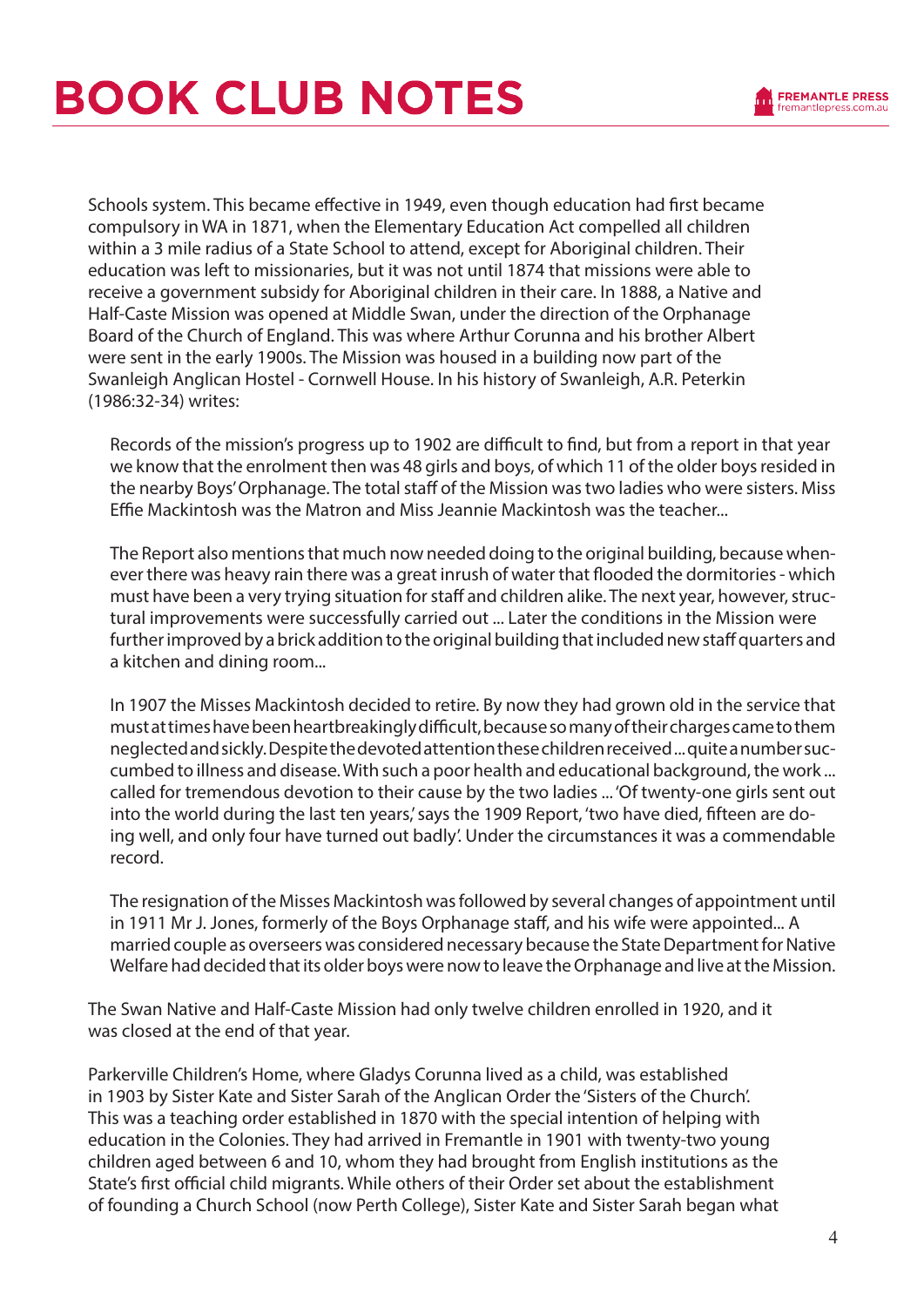

was then called the 'Waifs' House' at Parkerville, in the beautiful hills district. From the start it was a home for destitute children, and in 1904 the first of the 'cottages' was built. The children lived in these houses, under the care of a House Mother, in groups of about sixteen boys and girls of varying ages. George Turner cottage where the young Gladys Corunna lived was a gift from the Theatrical and Amusement Employees Association in 1929. One cottage, 'Babyland', was given over the care of all the children of kindergarten age and younger.

The Sisterhood, under Sister Kate's direction, owned and ran Parkerville until about 1930, when it was incorporated under the control of a committee called the Parkerville Association. In 1932 the Association decided that the 72-year-old Sister Kate should retire, but this was against her better judgement, and within two years she had left Parkerville and set up a new home for part-Aboriginal children, 'Sister Kate's' in Queens Park, which she ran till her death in 1946. As is noted by Sally Morgan, children at Sister Kate's were initially 'sent to her by the West Australian government authority responsible for Aborigines'. It may be that it was only the fact that Gladys remained at Parkerville that allowed her to escape the rigid policing of her life and affairs by the Department of Native Affairs which was the norm for most Aborigines and part-Aborigines. Gladys says:

When I was quite young, Sister Kate left Parkerville and took a lot of Aboriginal children with her. I was very sad, because I lost a lot of my friends. There were a few lightly-coloured Aboriginal boys left and they kept an eye on me. I don't know why I wasn't sent with Sister Kate, maybe it was because of the Drake-Brockmans, I don't know.

Whatever the reason, Gladys may have escaped the official stigmatisation of being classified as an 'official' half-caste by being left out of the group that was taken to Sister Kate's. This would have made it possible in her later life to avoid being publicly recognised as Aboriginal, in a way that could never have occurred had she been sent to the 'Aboriginal' home. Because the Aborigines Act, now renamed the Native Administration Act since 1936, was so stringent on the control of Aborigines, the overwhelming fear and worry of Daisy Corunna (and later, Gladys herself) that the Milroy children would be taken away if they were 'found out' is easily understood.

As well as changing the name of the Act, the 1936 Amendment 'revealed an intense, official concentration on the control of individual Aborigines. The commissioner remained the legal guardian of Aborigines, and the Minister was still empowered to take Aborigines into custody and confine them in settlements without recourse to trial or appeal'. (Long 1979:360) The Department of Native Affairs had been made responsible for the education of Aboriginal children in this Amendment; though without provision of funds with which to do this, church establishments like Sister Kate's home would have provided the Department with one means of carrying out its directions in this area. At the same time, missions and homes for part-Aboriginal children were also deemed desirable from the point of view of separating these 'part-white' children from the influence of Aborigines.

In 1905, the beginnings of what was later to become the Federal White Australia Policy emerged at the federal conference of the Labour Party, which ratified a policy of cultivating 'an Australian sentiment based on the maintenance of racial purity'. With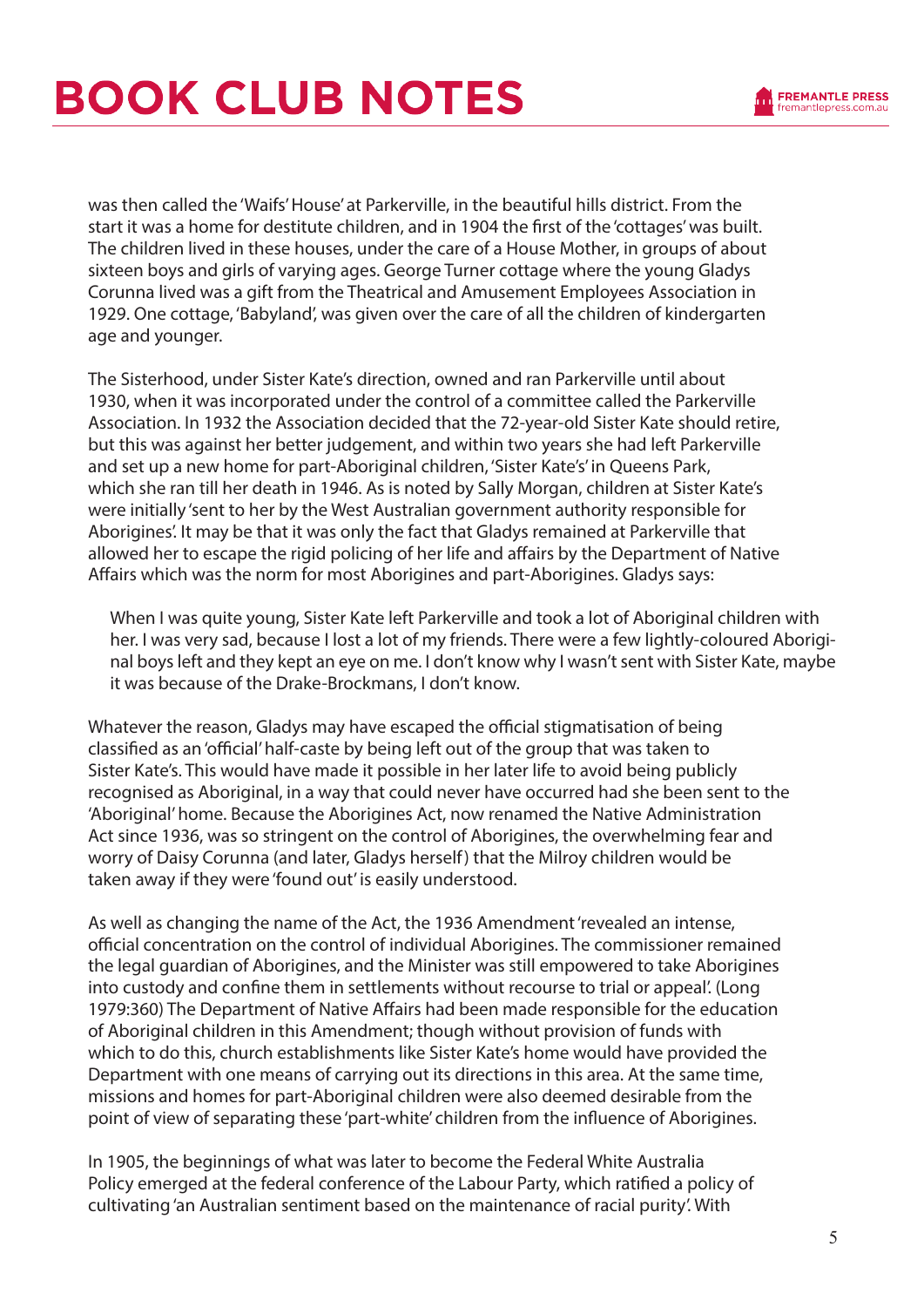

regard to the native inhabitants of the country this was not thought to present a great problem, as they were considered to be a dying race. Indeed, from an estimated 52,000 before white settlement in 1829, the population of Aboriginal people in WA had fallen to 5,621 in 1901. Ninety per cent of them had died. According to the conveniently topical Darwinian Theory of Evolution, they were destined to retreat before 'a higher race', and would inexorably 'die out in any case' (Welborn, 1978:28). As Arthur Corunna said in My Place:

Aah, I always wish I'd never left there. It was my home. Sometimes, I wish I'd been born black as the ace of spades, then they'd never have took me. They only took half-castes.

Natives were considered by many white people to be morally inferior, and incapable of bringing up the children of non-Aboriginal fathers. Part-Aboriginal children were compulsorily interned at the government settlements if not put into the care of missionaries.

The settlements became dumping grounds for illegitimate part-Aboriginal children compulsorily separated from their parents, for 'troublesome natives' (apprehended and confined without trial), and for men and women suffering from venereal disease. These settlements became places of misery, looked upon with horror and dread by all Aborigines in Western Australia. As these establishments were still operating in the 1950s, corporate memory of their existence is still fresh. (Long 1979:359)

It is obvious, therefore, that Nan's fears were real, even though inconceivable to the young Sally Milroy who even as a teenager 'knew nothing about Aboriginal people'.

... whenever we brought our friends home to play after school, Nan would disappear ... ... You'd not to keep bringing people inside, Sally. You got no shame. We don't want them to see how we live.' 'Why not?' 'People talk, you know, we don't want people talkin' about us. You dunno what they might say!'

They were baffled by the workings of the government or its bureaucracies. Whenever there were difficulties, rather than tackle the system directly, they'd taught us it was much more effective to circumvent or forestall it.

When Nan says to Sally, 'In this world, there's no justice, people like us'd all be dead and gone now if it was up to this country', her bitterness at the whole Aboriginal people's loss of 'their place', Western Australia, suggests that Sally in writing the story of the search for her own, has paid a fitting tribute to her heritage and the hope that, as Arthur says 'People read history, don't they?'

#### Discussion points

Do you experience a sense of belonging to a place, or an attachment to a particular location? Why, or why not?